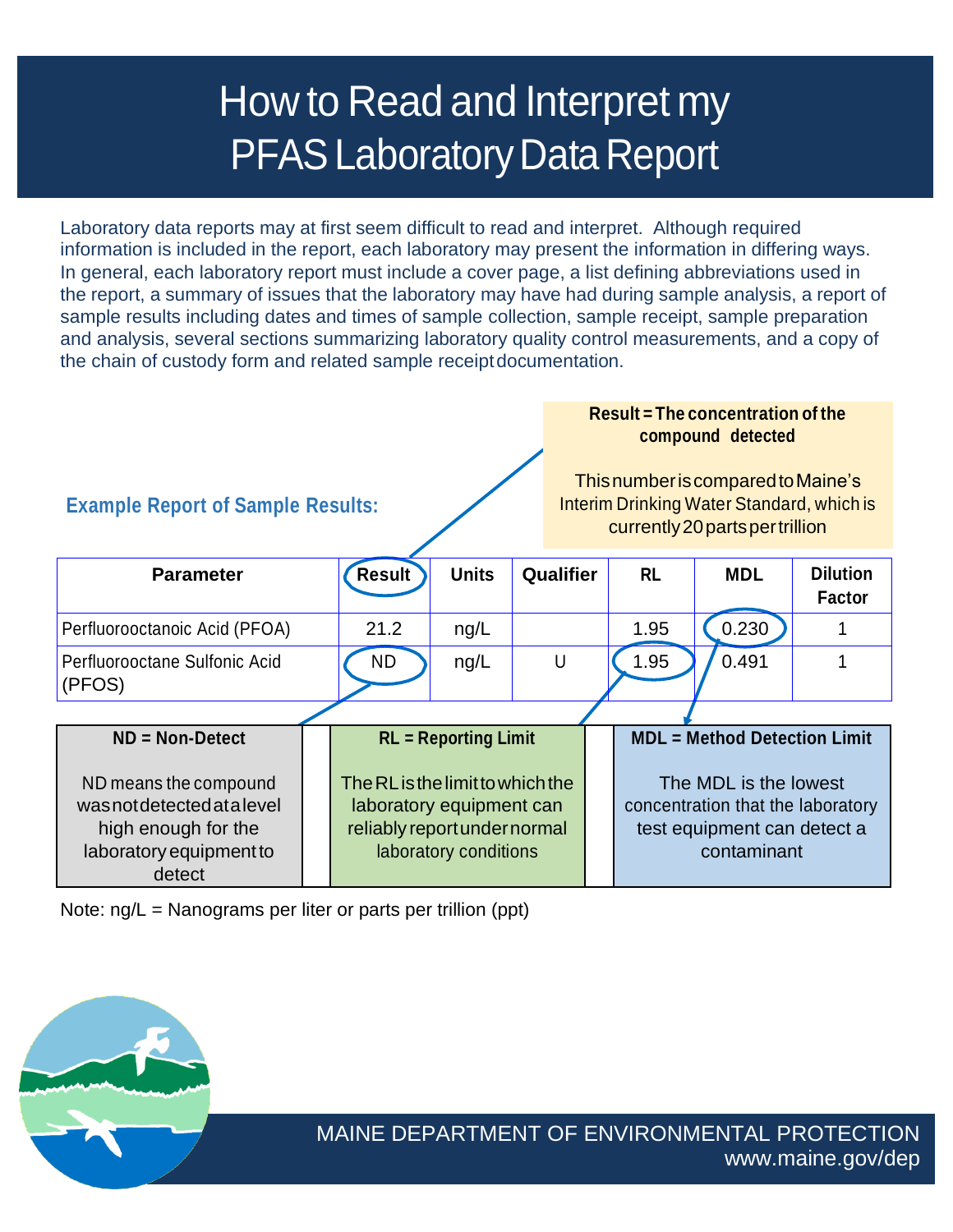# **Laboratory Quality Control**

A testing laboratory is required to implement a series of practices to ensure that results generated during the testing of samples are accurate and complete. Each laboratory report will include several pages of quality control information. This information can easily be confused with actual sample results. Actual sample results will be labelled as such and include a specific sample identification number, client identification number, and sample location. Quality control data will include terminology such as method blank analysis, batch quality control, lab quality control analysis, matrix spike analysis, and lab duplicate analysis. Each laboratory report is reviewed by qualified DEP staff prior to sending you the data to ensure that the data are of high quality and dependable. If not, DEP staff may ask to repeat the sampling and testing.

# **Common Laboratory Data Qualifiers**

Each laboratory report should include a list defining abbreviations used in the report. Laboratories do not all use the same abbreviations, so it is important to check the list included in the report. The most common abbreviations, called data qualifiers, used by a laboratory are as follows:

| <b>Qualifier</b> | <b>Definition</b>                                                                                                                                                                                                                                                                                                                                                                           |
|------------------|---------------------------------------------------------------------------------------------------------------------------------------------------------------------------------------------------------------------------------------------------------------------------------------------------------------------------------------------------------------------------------------------|
| B                | The compound was detected in a blank sample. This is a quality control measure that defines<br>whether there is uncertainty in the source of contamination. B qualifiers indicate the sample<br>result may be biased high.                                                                                                                                                                  |
| U                | The compound was not detected at a level greater than the laboratory method detection limit<br>$(MDL)$ .                                                                                                                                                                                                                                                                                    |
|                  | The compound was detected at a level greater than the laboratory MDL and less than the<br>reporting limit. J qualifiers indicate an unknown bias to the sample result.                                                                                                                                                                                                                      |
| E                | The compound was detected at a level that exceeded the laboratory instrument calibration<br>curve. Equalifiers generally indicate a low bias to the sample result. Compounds with an E<br>qualifier will have another result reported for a diluted analysis to bring the compound within<br>the laboratory calibration curve. This result is generally on a subsequent page in the report. |
| $F, Q$ or $I$    | F, Qorlqualifiers generally indicate a high bias to the sample result and the reported result<br>should be considered a maximum concentration.                                                                                                                                                                                                                                              |